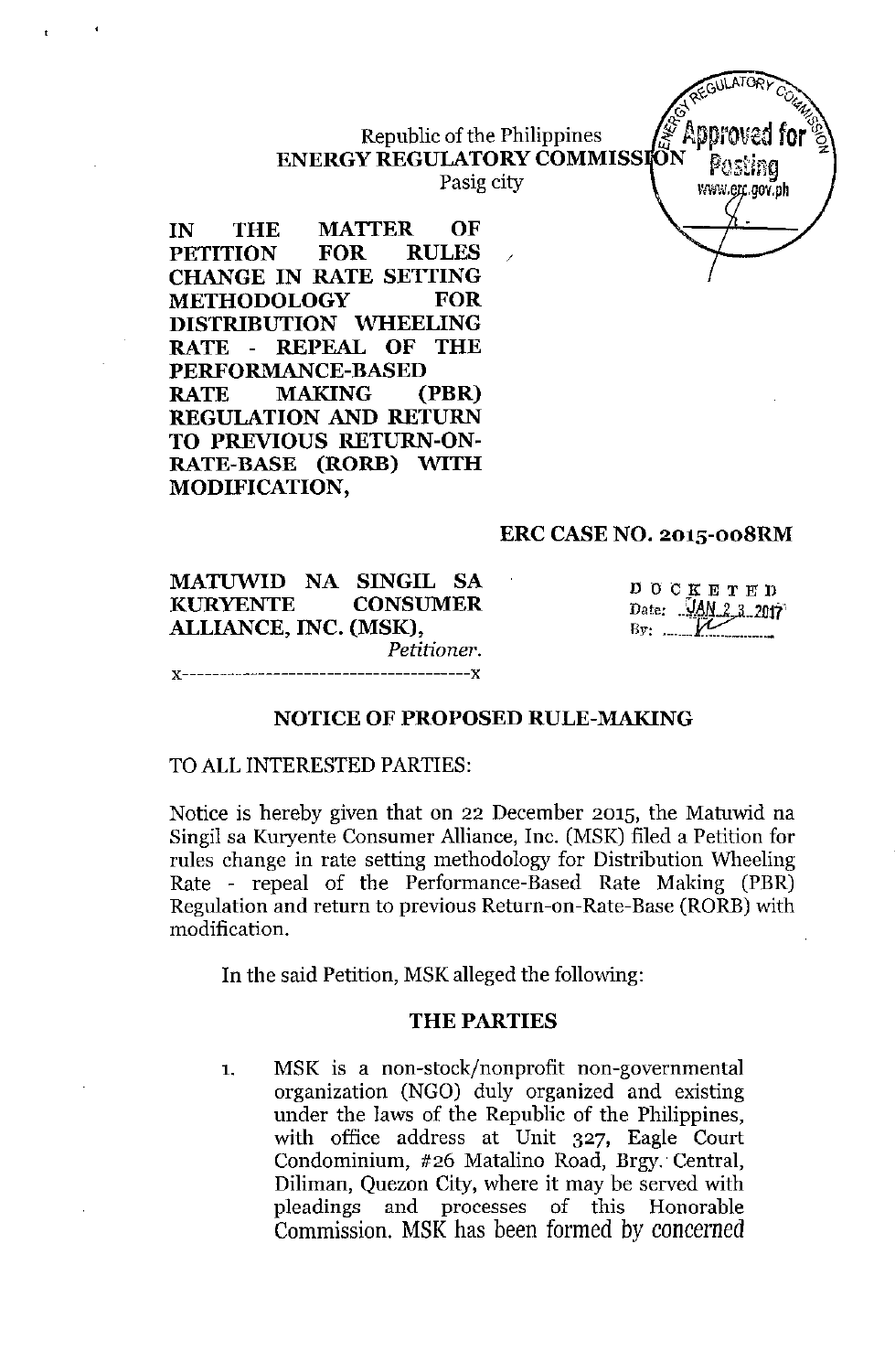#### **ERC Case No. 201S-008RM Notice** of Proposed **Rule-Making /18 January 2017** Page  $2$  of  $11$

Meralco consumers to enlighten the public and policy makers on the specific rules and practices that have been causing the abusive power costs. It is represented herein by its Executive Director, EVELYN VlRAY-JALLORINA, who is duly authorized to file this petition. Attached is Annex "A", a copy of Secretary's Certificate authorizing MS. JALLORINA to represent MSK.

- 2. ERC has been created under Executive Order No. 172, (as amended) as an independent, quasi-judicial regulatory body tasked to promote competition, encourage market development, ensure customer choice and penalize abuse of market power in the electricity industry. ERC may be served with pleadings at Pacific Center Building, San Miguel Avenue, Ortigas Center 1600 Pasig City, Metro Manila, Philippines.
- 3. Manila Electric Company (MERALCO) is the country's largest electric distribution company with address at Meralco Compound, Lopez Building, Ortigas Avenue, Pasig City.

## **I. CONTEXT**

The Energy Regulatory Commission promulgated on December 10, 2004 the Guidelines on the Methodology for Setting Distribution Wheeling Rates (DWRG). These were subsequently updated and re-issued on July 26, 2006 as the Rules for Setting Distribution Wheeling Rates for Privately Owned Distribution Utilities (RDWR) entering Performance Based Regulation.

Ì

İ

Supposedly these new rules were promulgated by the ERC pursuant to Section 43(f) of Republic Act 9136 and Rule 15 Section 5(a) of its Implementing Rules and Regulations (IRR) which authorized the ERC to adopt alternative forms of internationally accepted rate setting methodology which must ensure a reasonable price of electricity.

ERC's RDWR provides for a performance-based regulation using a price cap to set the distribution wheeling rates to be charged by Distribution Utilities to its customers. For all its complexities, the PBR (Performance Based Rate Setting) allows for recovery and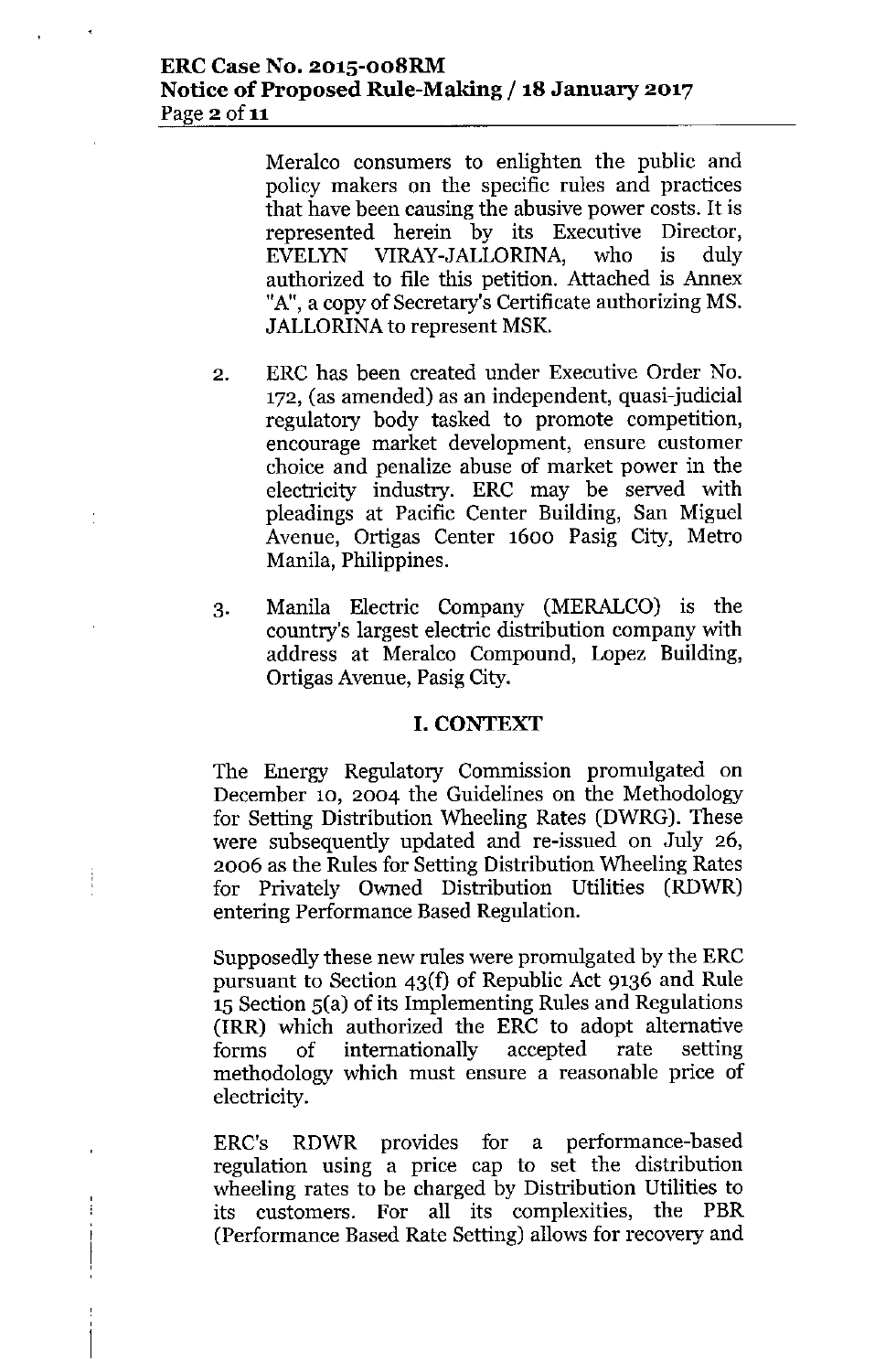returns on installed assets used in providing the services to the consumers called regulatory asset base as in the previous return on rate base (RORE) methodology that it supposedly alternated for, plus projected operating expenses, working capital, and added the recovery and returns on forecasted investments.

#### **II. ISSUES**

#### **1. UNREASONABLE PRICE**

With all these added cost and return recovery elements, the distribution rate to Meralco's consumers jumped significantly since the adoption of the PBR in the 2nd half of 2007. PBR did not result to a reasonable price of electricity and has not been in the public interest.

#### 2. FORECASTED **"INCURRED" INVESTMENTS NOT**

Worse, the ERC rules including the RDWR do not appear to provide for validation that the forecasted investments were actually made to improve services hence making the consumers pay for capital investments that may not have been actually made. Meralco consumers not only were subjected to institutionalized overcharging but were left naked and defenseless from abuse from more overcharging, a dereliction of ERC's mandate to safeguard the public interest.

PBR did not improve on the RORB.

#### **3. UNTRUSTWORTHY TRACK RECORD**

Meralco's track record in padding their Rate Base does not justify trust.

The PBR methodology relies on the DU like Meralco to do a lot of forecasts on the demand, cost of service, required investments, and etc. Unfortunately, Meralco's track record of padding does not engender consumer trust. They have consistently been caught many times with their hands in the cookie jar padding their rate base under the old RORB system. In their PBR application in 2007 their attempts at padding and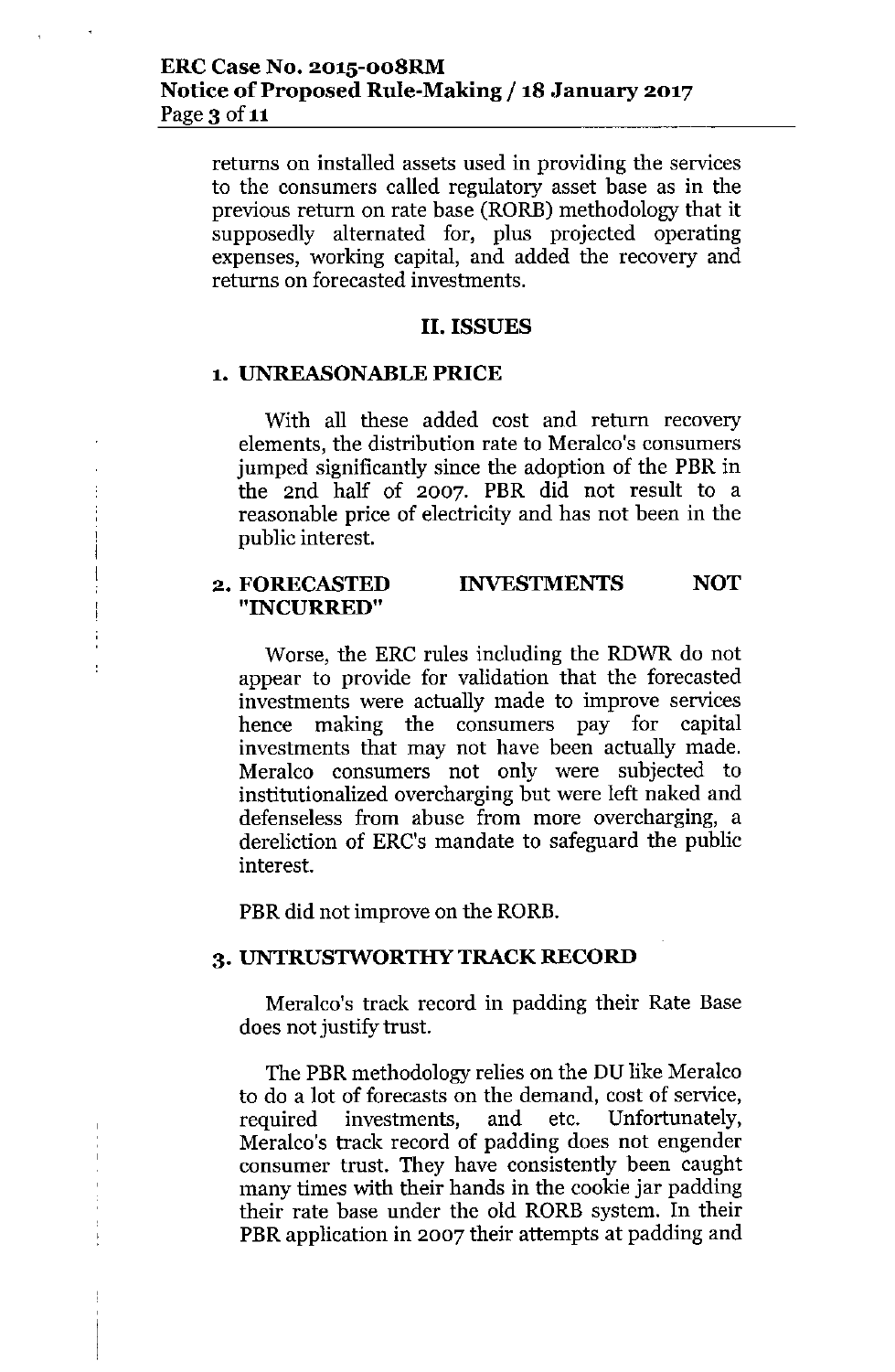overcharging were even bolder and brazen based on the audit report of ERC's own regulatory reset expert consultants Parsons Brinkerhoff Associates (PB Associates). We only have to read the PB Associates report to see the harrowing chronicle of Meralco's cunning and outright attempts at padding their charges to their captive consumers, Allow us to cite some examples from the PBAssociates findings:

## **a. Claim for "Additional Expenditures" of P2.463 billion**

Meralco was claiming additional expenditures totalling P2-463 billion over four years from 2008 to 2011.

- 1. This included **P1.839 billion for "regulatory compliance"** activities covering "PBR, the Magna Carta, DSOAR, Business Separation Guidelines and other guidelines and rules that the ERC will implement in the immediate future".
- 2. Even the ERC consultants noted that
	- a. "these are generally **normal business processes and activities that a well managed distribution business should be routinely undertaking"**
	- b. "no details for the additional work were provided other than very general **comments"**
	- c. "Meralco has not provided details of the methodology used to quantify the additional regulatory compliance work as a result of new regulatory requirements, no its estimate of the additional work load in staff numbers, nor was any information provided as to the capability of existing staff to cope with a proportion, if any, of the additional work load."
- 3. Consequently the foreign consultants of ERC recommended only P320 million of the P2.463 billion requested or 87% less.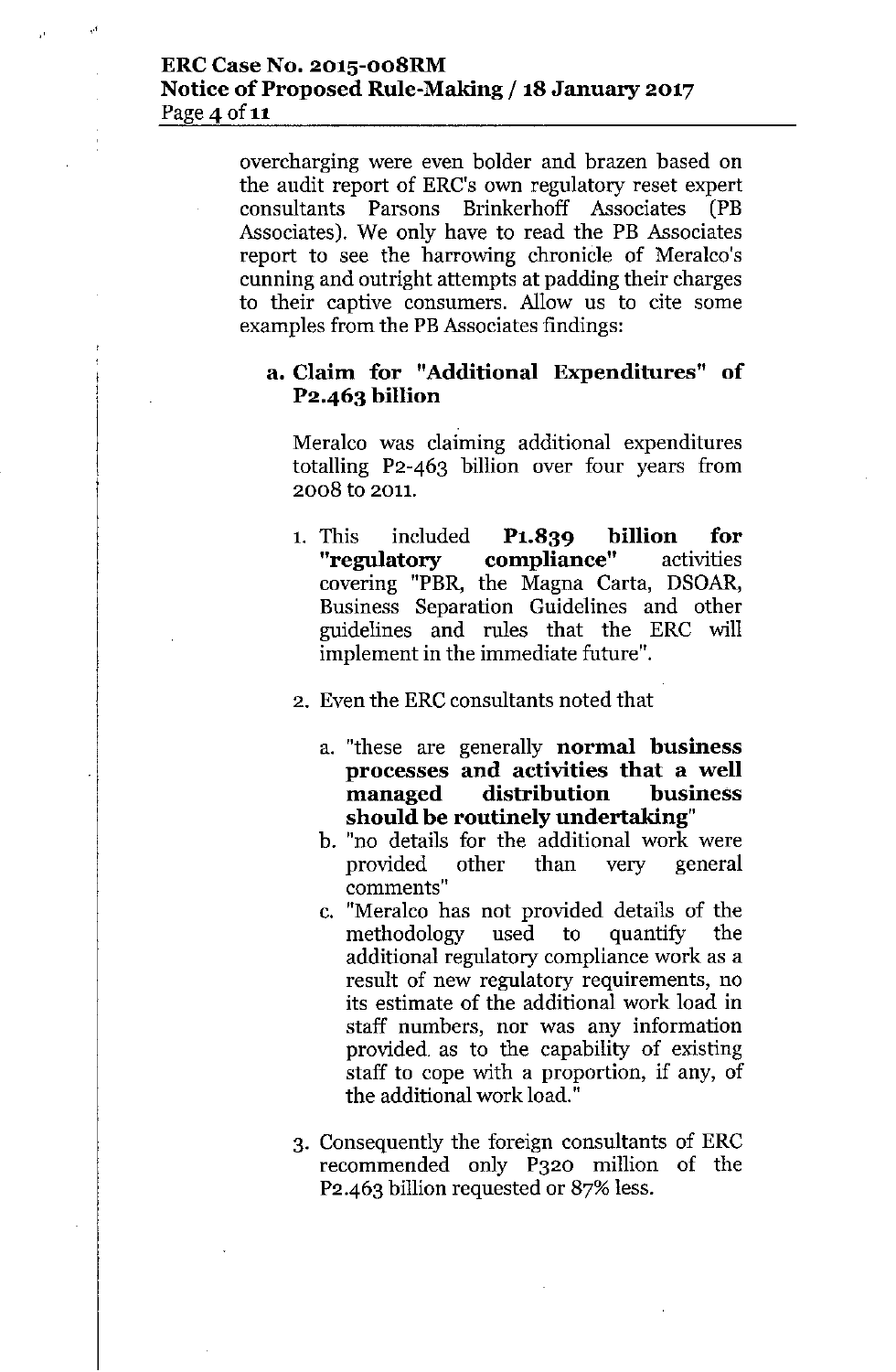## **ERCCase No. 2015-008RM Notice** of Proposed **Rule-Making /18 January 2017** Page 5 of 11

- 4. The ERC however disagreed with the consultants conclusion to be "inappropriately harsh". In Table 5.10 of its final determination dated August 30, 2007, the ERC approved a total of P3S8.2 million over the five year period from 2007 to 2011. This was 12%or P38.2 million higher than the consultants' recommendation.
- 5. Ironically, Meralco would charge the consumers for its cost of finding legal and tricky justifications to confuse and overcharge the consumers.

## **b. Purchase of Distribution Transformers from Lopez Companies**

- 1) PB Associates had observed that "there appears to be excessive provision for distribution transformers leading to under**utilization"**  $(P.23, 4.5.2)$
- 2) Meralco claims that it has 147,930 units of distribution transformers with an average loading of 50%. Meralco also claimed that 6,080 of these transformers in their network serve solely-served customers whose average usage is under 50%.
- 3) The ERC reduced the expenditure for distribution transformers proposed by Meralco by a total of P1.446 billion for the two years 2010 and 2011because it would further reduce Meralco's utilization of distribution transformers below the 50% allowed for in the ERC's asset valuation policy guidelines.
- 4) The Lopez group owns the Philec Transformer Factory and preferred vendors enjoy substantial contracts for imported distribution transformers.

## **c. Anomalous Metering Expenditures and Refurbishment**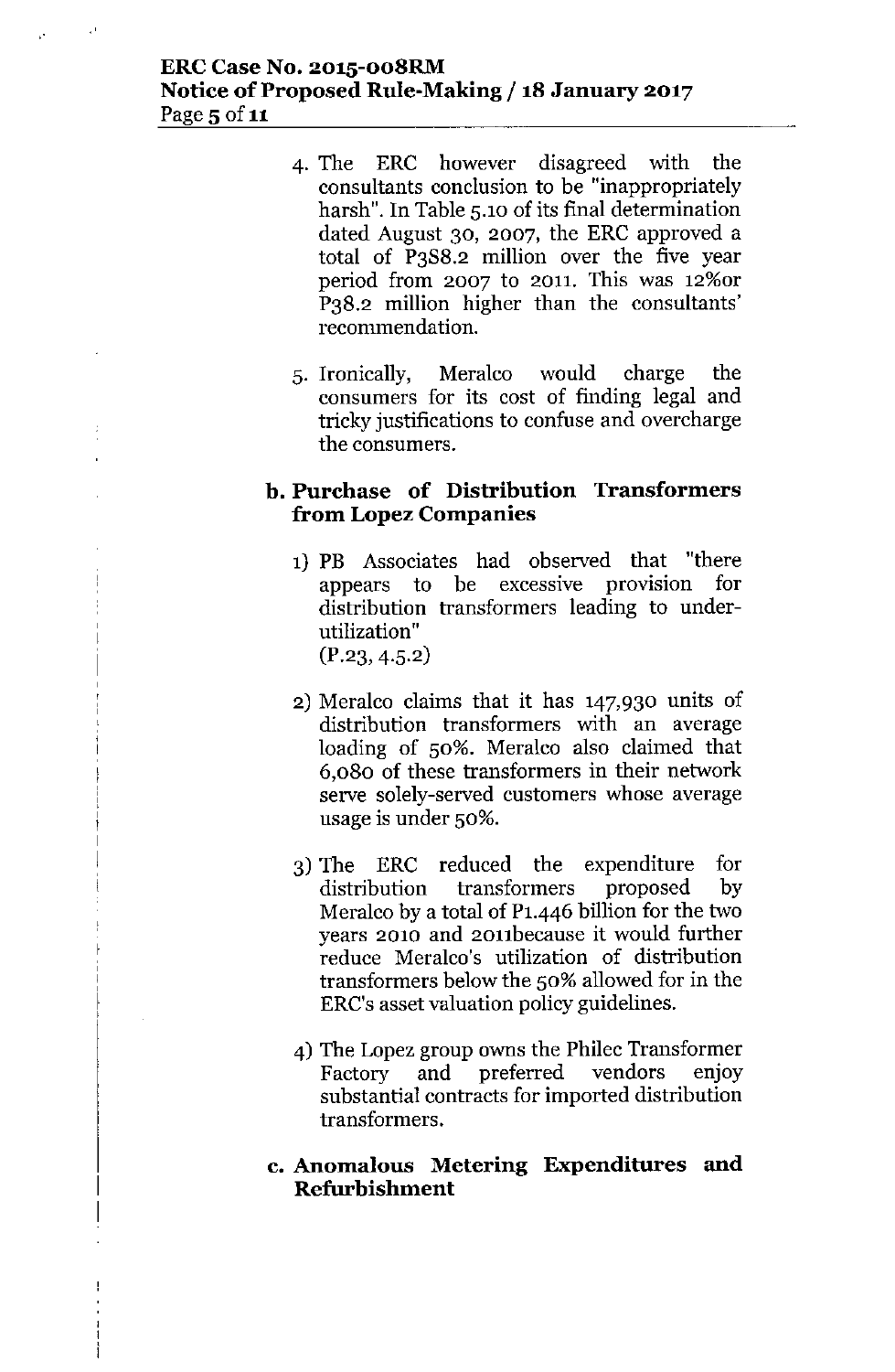## **ERCCase No. 2015-oo8RM Notice** of Proposed **Rule-Making /18 January 2017** Page 6 of 11

- a) The findings of the consultants on Meralco's claims for meter expenditures showed disturbing manipulations (p.s and 6 of **PB** Associates Report)
	- 1. "Meralco provided supporting information that provides a breakdown of the 1,360,728 "excess" meters identified by **PB** Associates and shows an actual inventory of only 87,266 meters. We note that even though none of these meters existed, they remain on Meralco asset register. It is of concern that the 1,261,000 meters in these categories were still on the Meralco asset register at the time of the asset valuation. We suggest that the ERC require Meralco to cleanse the asset register of all non existent or unserviceable metering assets."
	- 2. "the information provided indicates that Meralco purchases approximately 206,000 new meters a year (excluding metering transformers) to support load growth. However, Meralco connects only approximately 97,000 new customers each **year."**
	- 3. Meralco is charging PSI8 million in 2008 for meter refurbishment costs. At an average cost of P52 per meter which means this involves recalibration only. This must be included in regular operating costs and not capitalized.
	- 4. Meralco owns a substantial ownership in local meter company GE Meters.
	- S. The Consultants and the ERC reduced Meralco's budget for meters by P1.43 billion for the four years that presumably would have gone to income of its sister company GE Meters.

## **d. Overbudgeting the Costs of Service Drops**

Meralco was determined to be overcharging the service drops by P433 million because its actual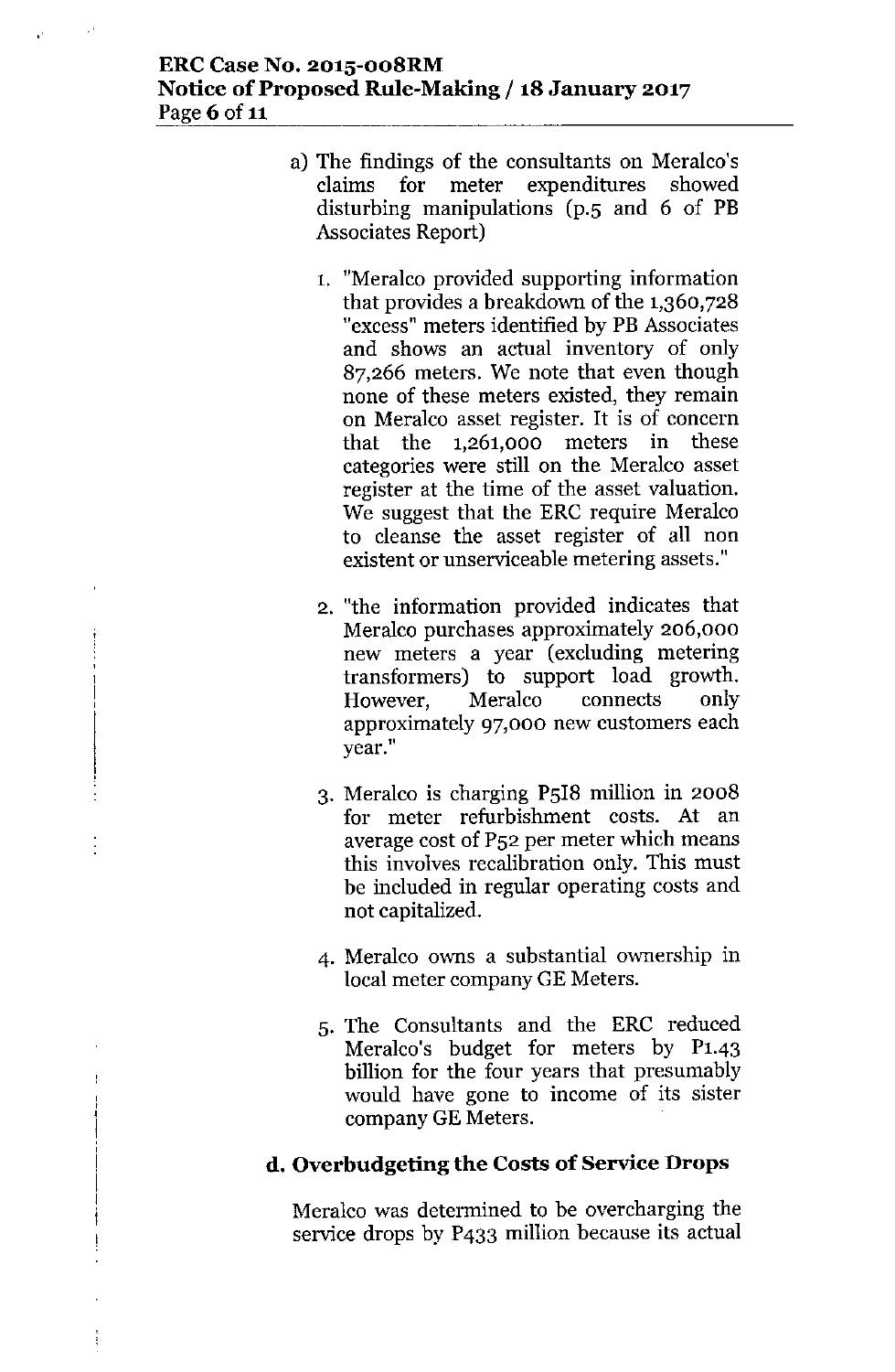service length is only 7.5 meters instead of the 30 meters it is claiming.

## **e. Other Overcharging Attempts**

- a. P2.87 billion of Meralco forecast capex for asset renewal could not be supported and was disallowed.
- b. A total of P323 million was disallowed for the over recovery of stores costs.
- c. P730 million that Meralco spends for "related business income" and it tried to pass on as utility expense was disallowed.

**And these attempts were after Meralco had been caught many times padding their rate base with expenses of the Meralco theatre, a luxury resort in Antipolo, high prices on material purchases from sister company vendors of transformers, meters, concrete poles, transmission lines, engineering services, and computer systems.**

## **4. UNFAlRAND ILLEGAL**

a. ERC's approval document for Meralco's Regulatory Reset for July 2007 to June 2011 (Second Regulatory Period) issued on August 30, 2007 and its approval of the Regulatory Reset for July 2011 to June 2015 (Third Regulatory Period) premised the legal basis for the PBR under Section 1.1of those documents as

*"Section 43(f) of Republic Act No.* 9136, *otherwise known* as *the Electric Power Industry Reform Act of 2001 (EPIRA) and Rule 15, Section S(*a) *of its Implementing Rules and Regulation (IRR), authorized the ERe* **to** *adopt alternative forms of internationally* **accepted** *ratesetting methodology"*

**The legal basis is conveniently selective, inaccurate, flawed, and anti-consumer.**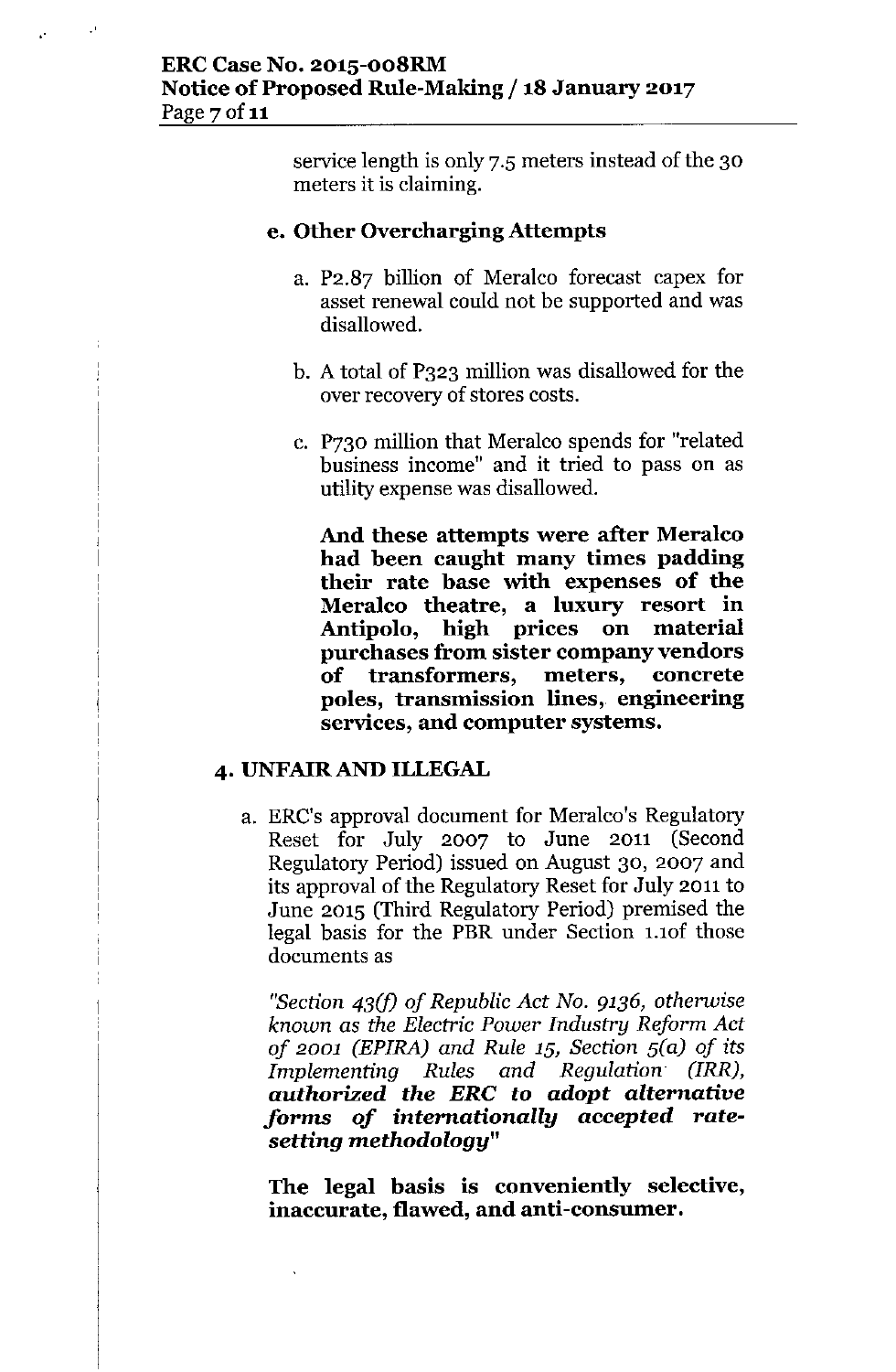## ERC Case No. 2015-oo8RM Notice of Proposed Rule-Making / 18 January 2017 Page 8 of 11

"

- b, The full provision of Section 43(f) of the EPlRA preceded the law as follows: "in the public interest, establish and enforce a methodology for setting transmission and distribution wheeling rates and retail rates for the captive market of a distribution utility taking into account all relevant considerations, including the efficiency or inefficiency of the regulated entities", Emphasis must be made on "in the public interest".
- c. Section 43(f) is that part of the EPlRA law that defined the power, authority, and responsibilities of the Energy Regulatory Commission. Emphasis must be made on the clear prerequisite that any rate setting methodologies adopted by the ERC must be "in the public interest". The Section also required that any alternative method of rate setting must result to a reasonable price of electricity. (Annex "B").
- d. For a rate-setting methodologyto be "in the public interest" it must benefit the public and result to an improvement from the current one which was the RORB. The benefit to the public can either be in a) lower or more reasonable price of electricity and/or b) improvement in efficiency of service to the captive customers. Something that improved efficiencybut at significant and unreasonable costs to the consumers would not be in the public interest.
- e. It is our position that charging consumers for investments that have not yet been incurred including returns on those forecasted investments as allowed by the PBR methodology, is unfair and UNREASONABLE.
- f. PBR is an even clearer violation of the law under Section 25 of the EPlRA law that required that the retail rates must be based on investments incurred.

*Sec.* 25. *Retail Rate. - The retail rates charged by distribution utilities for the supply of electricity* in *their captive market shall be subject to regulation*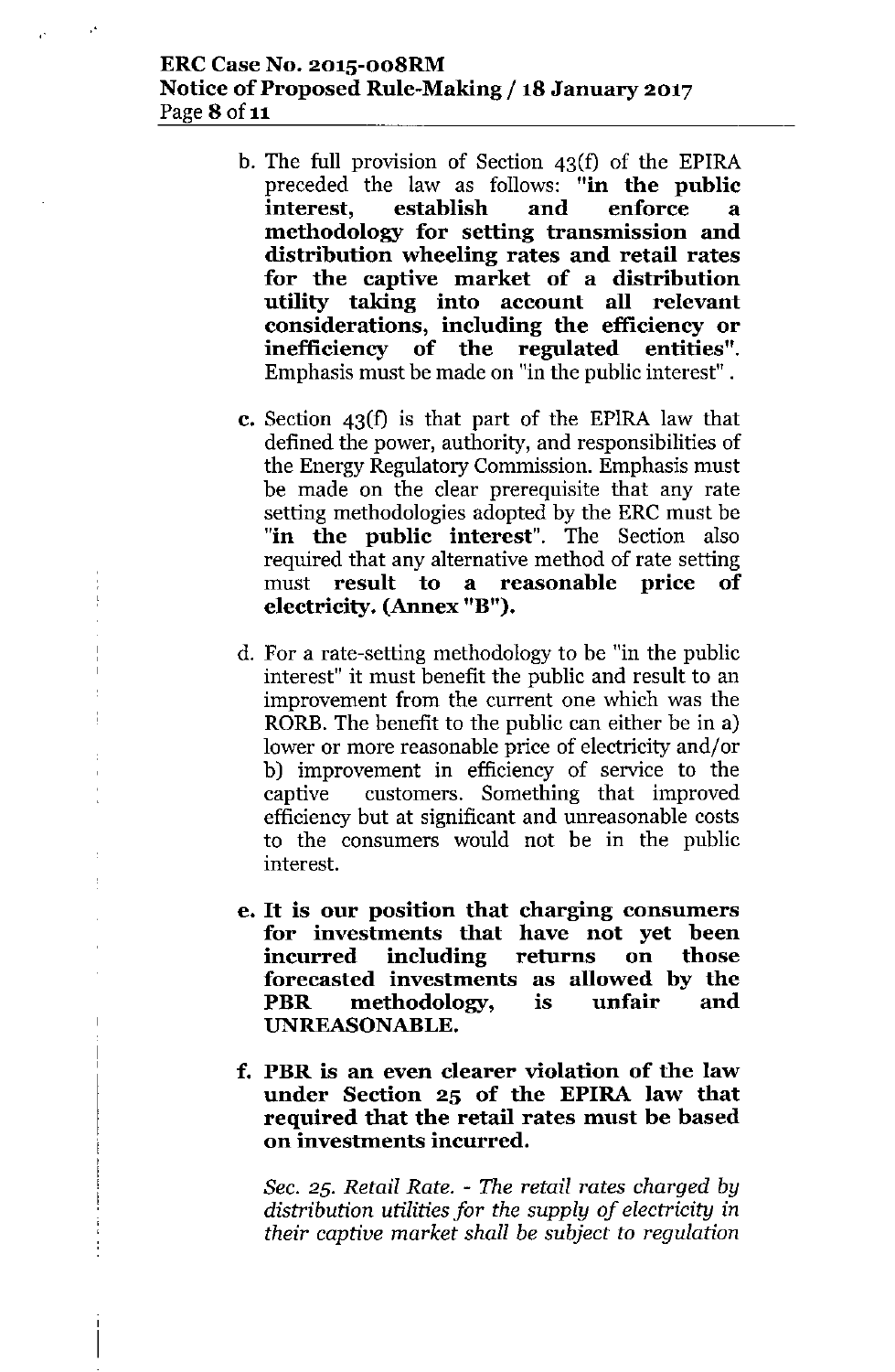"

 $\frac{1}{4}$ 

 $\mathbf{r}$ 

*by the ERC based on the principle of full recovery of prudent and reasonable economic costs incurred,* or *such other principles that will promote efficiency* as *may be determined by the ERC.*

**The current rules of PBR allow for the charging to the consumers projected investments and returns on them. These have not yet been incurred and there is no assurance that they will** *be* **incurred.** *Inclusion of these* **projections on** *the retail rate to the consumers* **is** *therefore unfair and illegal.*

The right of ERC to adopt alternative rate setting methodologies is predicated on such alternatives to be in the public interest.

## **III. PROPOSEDMODIFICATIONOFTHE RATESETTINGMETHODOLOGY**

MSK sympathizes with the DU complaint on the drawback of the old RORE system that the time it takes to get approval for recovery of investments creates a regulatory lag discourages timely investments to improve performance and DU efficiency.

Going to the other extreme which is allowing recovery of projected investments without validation of whether they were actually made is unjustified and most unfair to the consumers.

**We propose a Modified RORB or even Modified PBR where the capex and its rate recovery are approved in advance but the charges to the consumers will only start after the investments have actually been made and validated by the ERC auditors. In this way, the requirement of Section 25 for recovery only of investments actually incurred is complied with.**

**We also propose as part of this that the ERC install a system of continually auditing Meralco as part of the vigilant system to safeguard consumers from abuse.**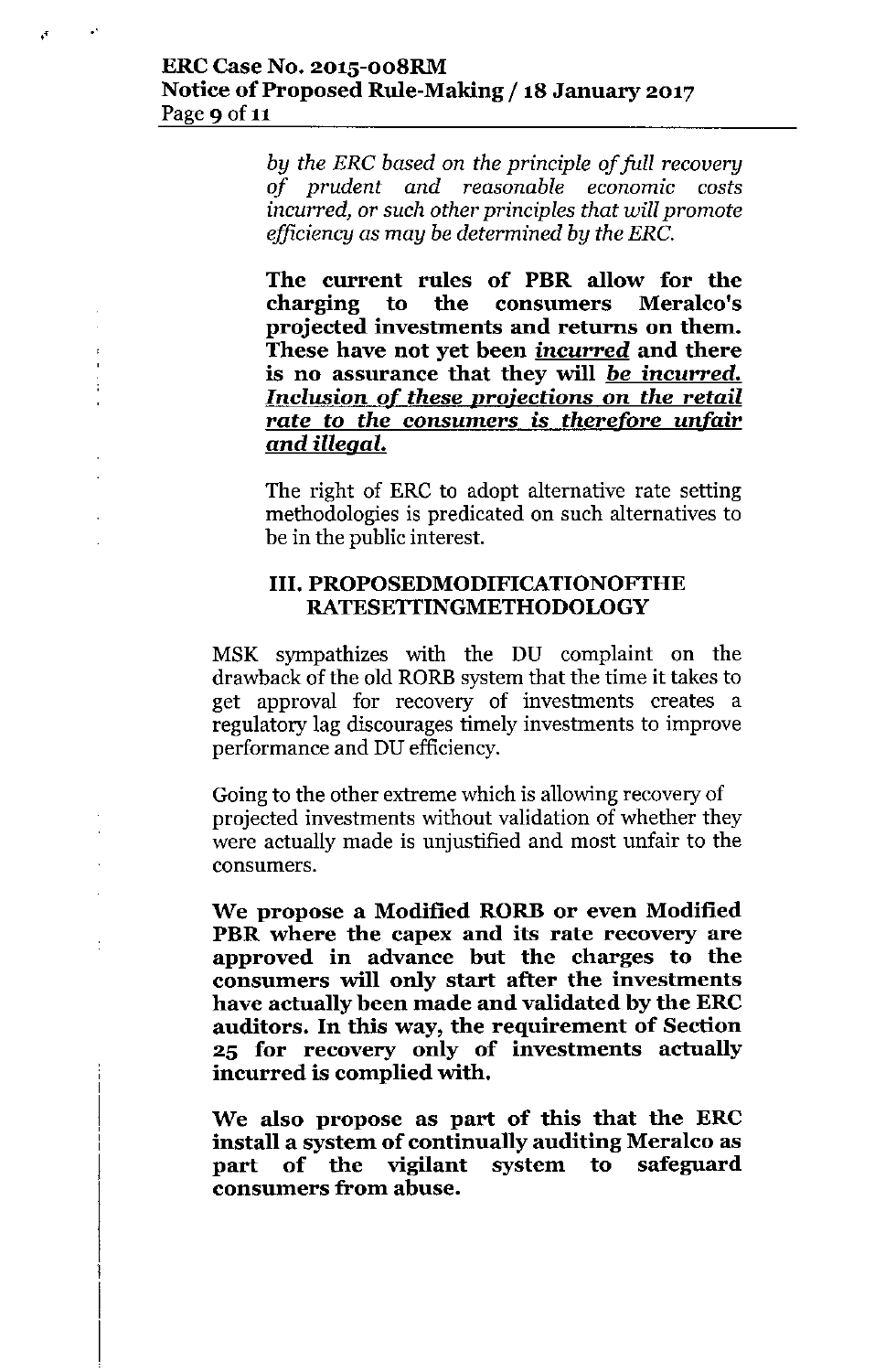"

.'

## **In a nutshell, MSK begs to hear from respondents the answers to the following:**

- 1. Is the PBR method within the "public interest" mandate of ERC?
- 2. Is the PBR legal in view of the requirement of Section 25 of the EPIRA Law that the investments or economic costs must be incurred'? Do the projected investments being charged to the consumers qualify as investments incurred'?
- 3. Did the PBR comply with the law's requirement that the resulting rate must be reasonable?
- 4. Would our proposed modification to require that the investment must be "incurred" first before the consumers can be charged for it cure the legal infirmity and offer sufficient protection to consumers from overcharging?

## **PRAYER**

**WHEREFORE,** premises considered, it IS respectfully prayed to the Honorable Commission:

- To modify the PBR methodology, it being **INFIRM AND ILLEGAL,** and results to overcharging of consumers.
- For ERC to install a system of continually auditing Meralco as part of the vigilant system to safeguard consumers from abuse.
- To schedule a public hearing preferably in the last week of January 2016 on this urgent matter so that relevant issues can be heard and the Honorable Commission can promptly correct the flaws and injustice of the PBR rate making methodology.
- Other relief equitable under the premises are likewise prayed for.

Finding the said Application sufficient in substance with the required fees having been paid, the same is hereby set for initial hearing for determination of compliance with the jurisdictional